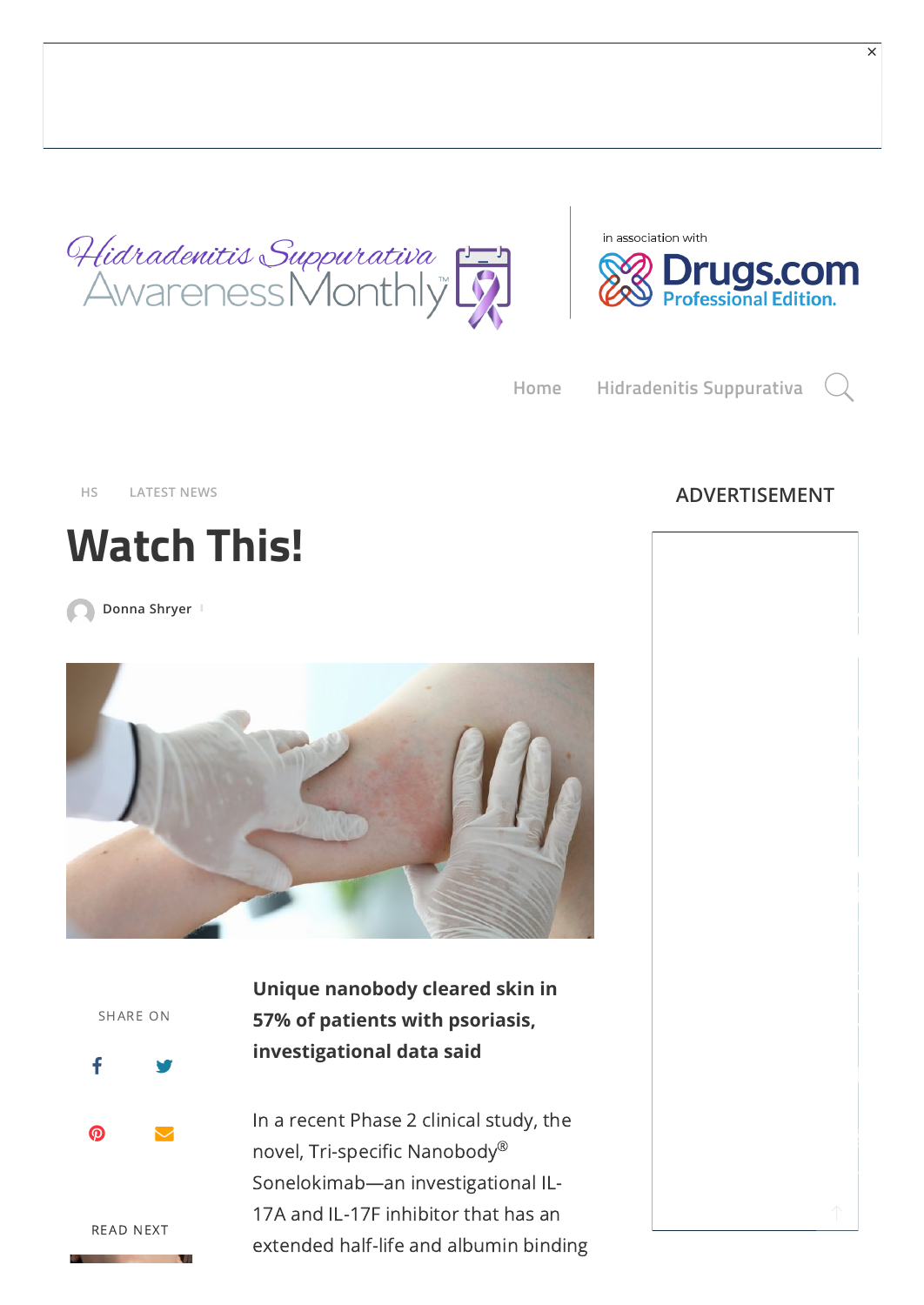

**Hidradenitis suppurativa is associated with hypothyroidism and [hyperthyroidism: a](https://hs.awarenessmonthly.com/hidradenitis-suppurativa-is-associated-with-hypothyroidism-and-hyperthyroidism-a-large-scale-population-based-study/) large-scale population-based study**

affinity—demonstrated "significant clinical benefits over placebo," with rapid onset of treatment effect, durable improvements, and an acceptable safety profile in the treatment of moderate-to-severe chronic psoriasis.

The study, conducted by MoonLake Immunotherapeutics AG and recently published in The Lancet, reported that 57% of study participants achieved clear skin (PASI 100) at week 24 and sustained responses over 52 weeks.

Rephrased in language that patients will appreciate: Early trial results of a novel and generally safe approach to treat moderate-to-severe chronic plaque-type psoriasis reported that nearly 6 out of 10 study participants achieved totally clear skin after 24 weeks and maintained totally clear skin through week 52.

#### **Defining the Star**

Sonelokimab is a novel, tri-specific nanobody that is showing promise to deliver best-in-class efficacy in treating AFIDs, with AFIDs referring to a relatively new concept that classifies inflammatory diseases driven by an over-expression of the cytokines IL-17A and IL-17F. Specific to AFIDs, sonelokimab is being studied for the ability to target and neutralize IL-17A and IL-17F.

×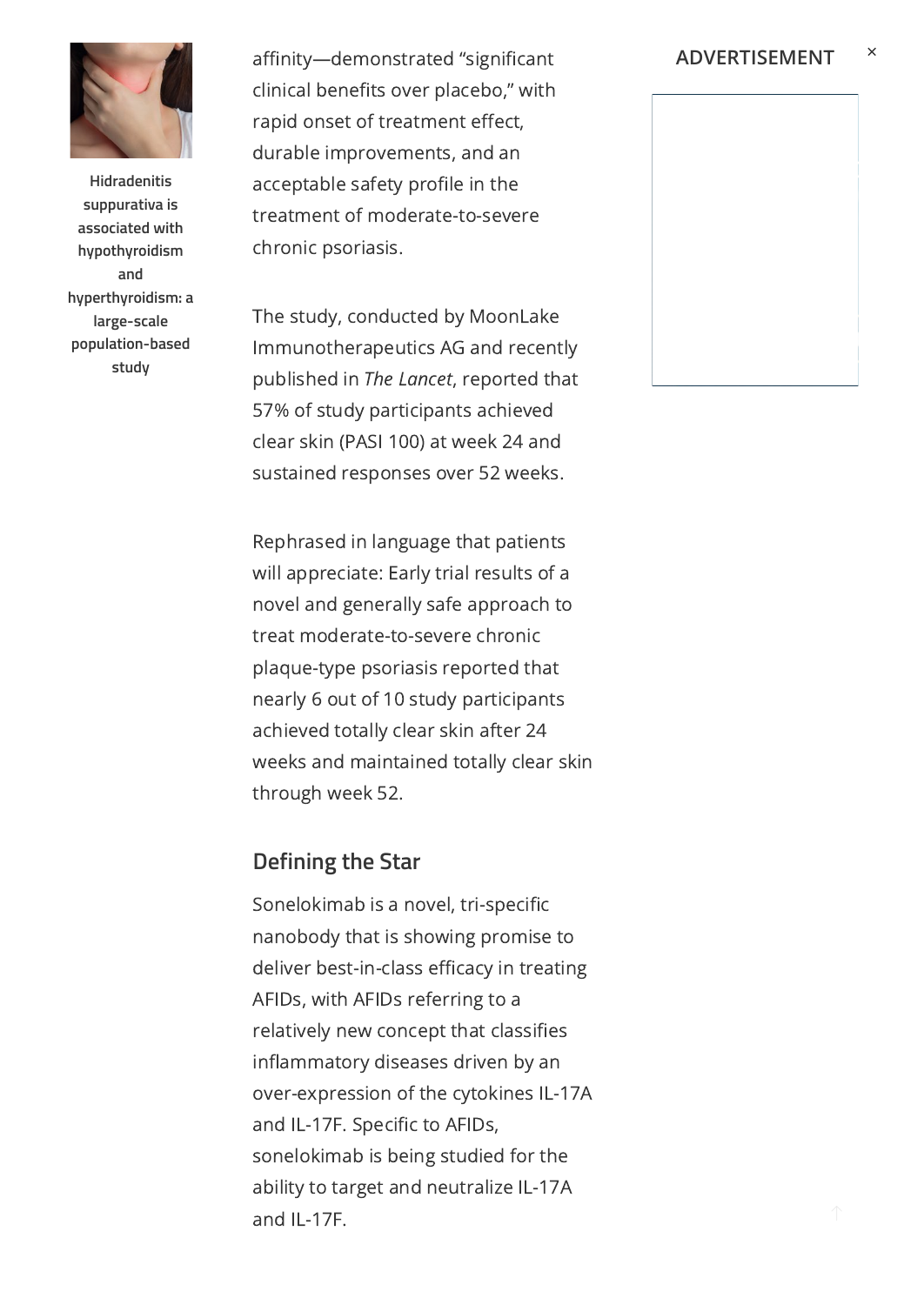While Moonlake's Tri-specific Nanobody Sonelokimab clinical trials thus far have only included patients with moderate-to-severe chronic plaque-type psoriasis, steps are already in motion to expand and accelerate this program to include additional inflammatory diseases driven by IL-17A and F, such as hidradenitis suppurativa—an underdiagnosed and undertreated disease with limited effective treatment options available.

Between its balanced approach, albumin binding site, and small size, Moonlake asserts that its Nanobody may facilitate deep skin and joint penetration and an extended half-life.

- Deep tissue penetration would allow for better efficacy in difficult-to-reach tissues like joints, nails, scalp, and deep skin.
- The extended half-life would promote once-a-month subcutaneous dosing.

Investigator Kristian Reich, MD, PhD, Chief Scientific Officer and co-founder of MoonLake Immunotherapeutics, commented, "Sonelokimab is a remarkable Nanobody with gamechanging potential in the treatment of a range of IL-17A/F-driven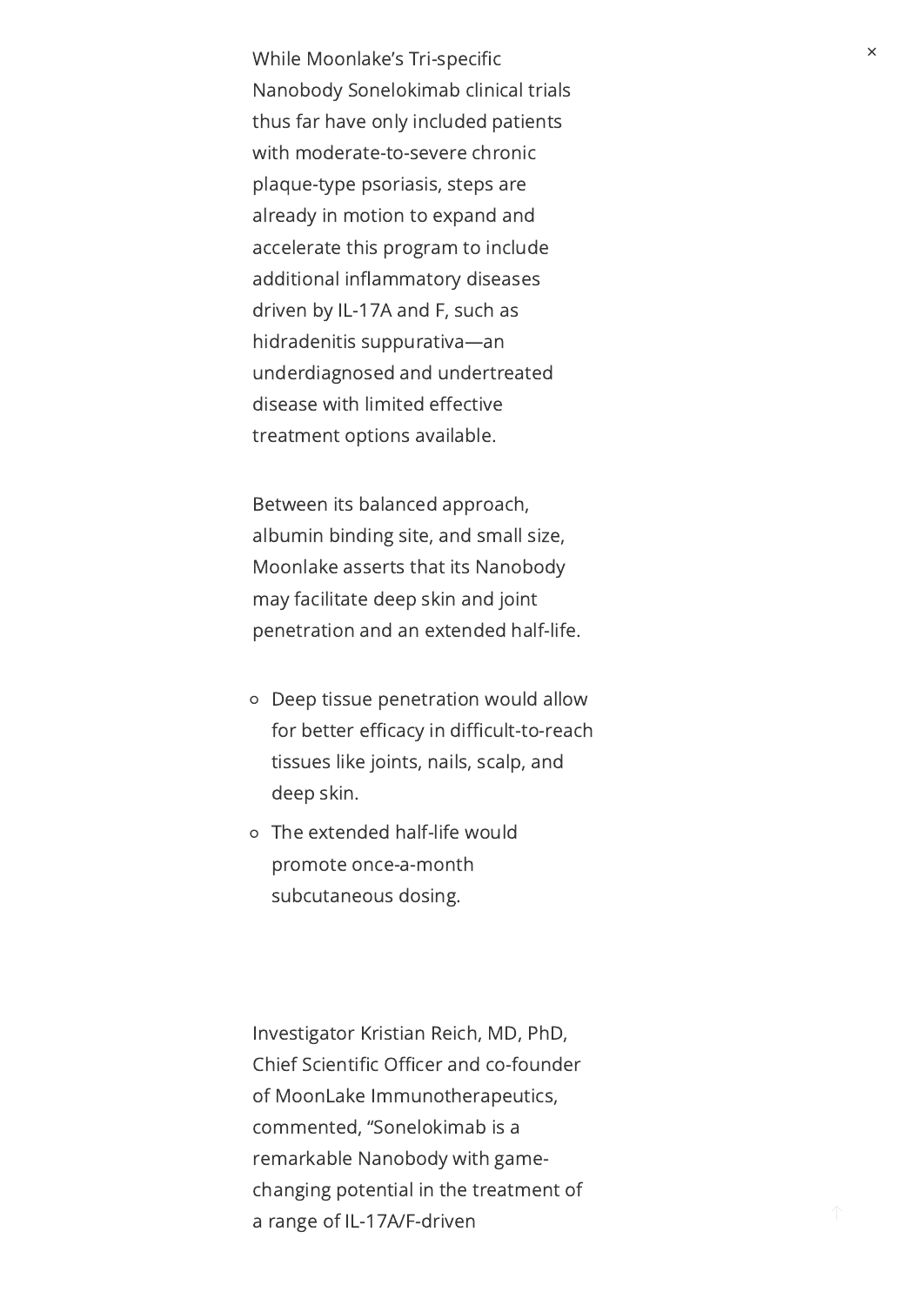inflammatory diseases. This study shows very high response levels in the model disease psoriasis, with a favorable benefit-safety profile.

"MoonLake's aim is to also accelerate Sonelokimab's development in other inflammatory diseases driven by IL-17A and IL-17F like psoriatic arthritis, ankylosing spondylitis, and hidradenitis suppurativa. Our aim is to elevate treatment goals in these diseases based on the unique characteristics of Sonelokimab, giving patients with common and burdensome skin and joint conditions a chance of better disease control."

### **Fact Checking**

The randomized, double-blind, placebo controlled, multi-center, Phase 2b study was designed to assess Sonelokimab efficacy, safety, and tolerability in participants with moderate-to-severe chronic plaquetype psoriasis. The trial enrolled 313 patients (age 18 to 75) with chronic plaque psoriasis for at least six months, an Investigator Global Assessment (IGA) score ≥3, an involved body surface area ≥10%, and a Psoriasis and Severity Index (PASI) ≥12 at screening and at baseline.

Patients were randomized to one of four dose regimens of sonelokimab (30 mg group (n=52), 60 mg group (n=52),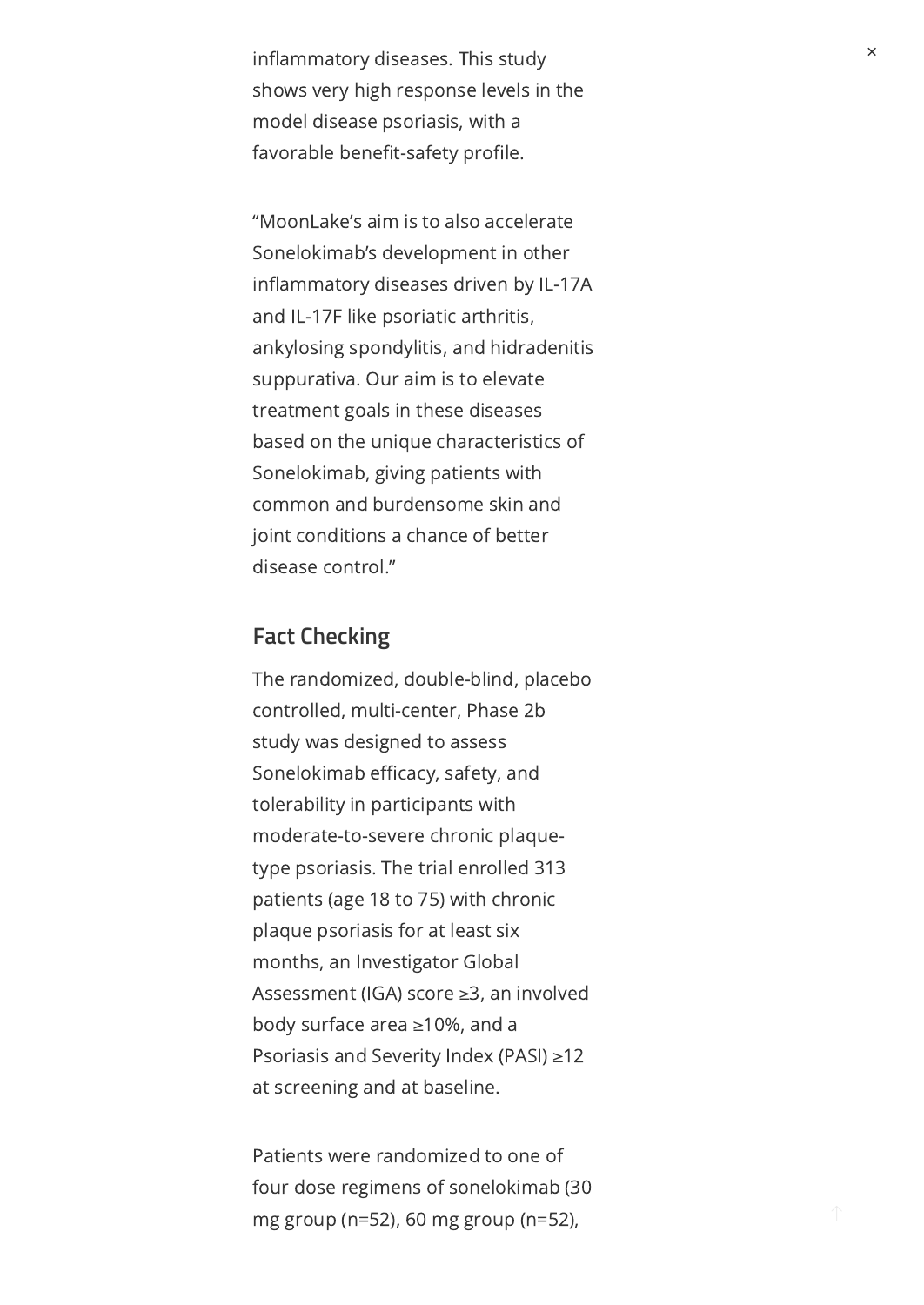120 mg normal load group (n=53), 120 mg augmented load group (n=51)), a reference arm (secukinumab 300 mg group (n=53), or a placebo comparator arm placebo group (n=52).

At week 12, none of the 52 participants in the placebo group had an IGA score of 0 or 1 versus 25 of 52 participants in the sonelokimab 30 mg group, 44 of 52 participants in the sonelokimab 60 mg group, 41 of 53 participants in the sonelokimab 120 mg normal load group, 45 of 51 participants in the sonelokimab 120 mg augmented load group, and 41 of 53 participants in the secukinumab 300 mg group.

Over 52 weeks, sonelokimab safety was similar to secukinumab.

The study results reported that those receiving sonelokimab dosages up to 120 mg showed rapid and significant clinical benefit compared with placebo. In the highest dosage group, almost 6 out of 10 patients (57%) achieved total skin clearance (PASI 100 response) after 24 weeks. Rapid response was demonstrated with one of three patients already achieving almost clear skin (PASI 90 response) by week 4.

Analysis of an individualized dosing scheme including off-drug periods in controlled patients revealed durable responses over one year.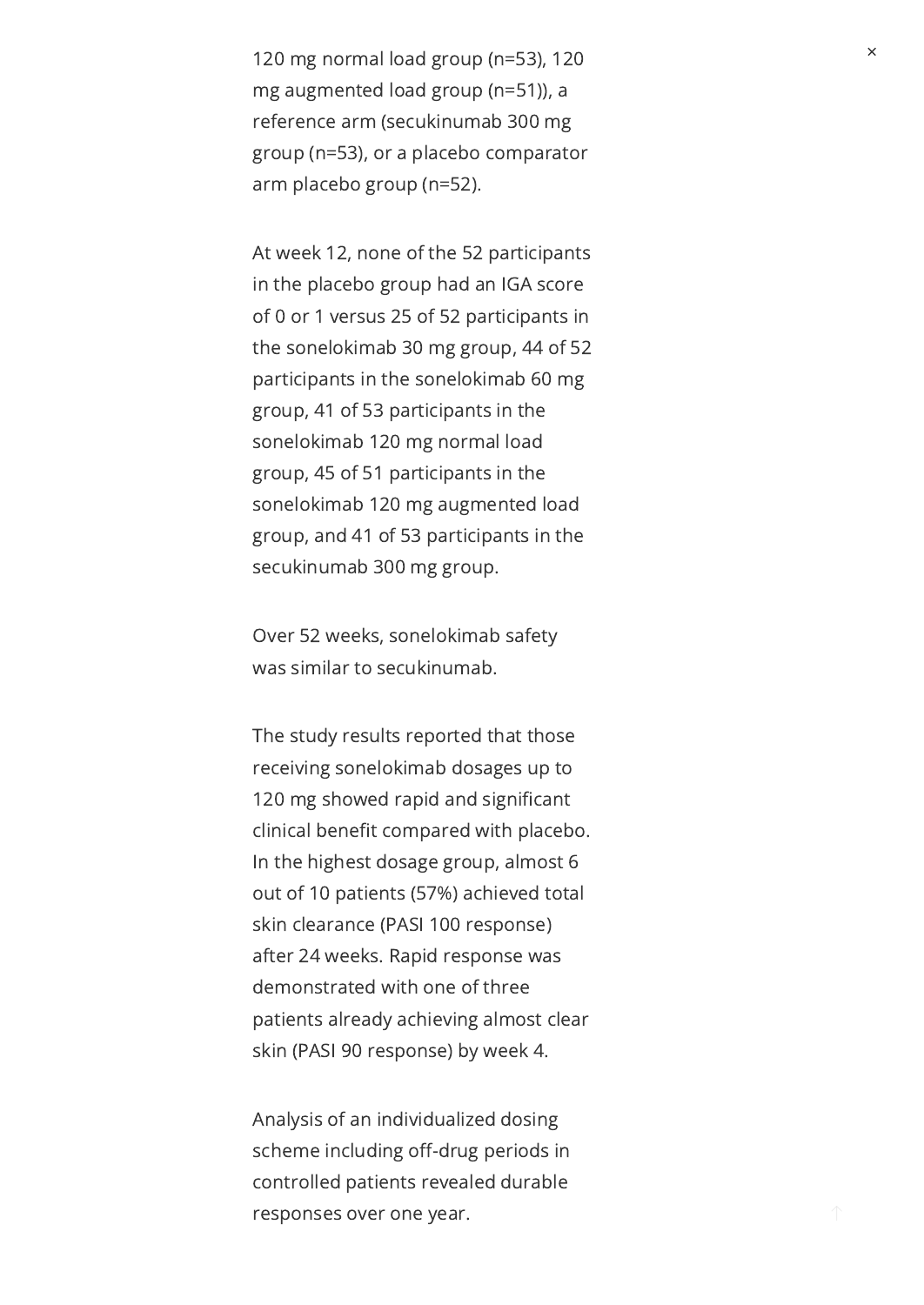Sonelokimab was generally well tolerated, with a safety profile similar to the active control, secukinumab, and an overall candida rate of 7.4%.

Study researchers noted that while the highest dosage and schedule could be used for future clinical studies, additional assessment and modelling may aid in the final recommendation for optimal dosage and schedule.

"Data on this Tri-specific Nanobody demonstrates potential in major inflammatory diseases driven by IL-17A and IL-17F," said Mark Weinberg, MD, MBA, co-author of the study and Chief Medical Officer of Avillion LLP. "These diseases have a profound effect on patients' lives not just physically but emotionally and socially. We've seen a continued evolution of biologic therapies in the last 25 years and I am looking forward to seeing further development of this novel nanobody biologic by MoonLake."

Papp, Kim & Weinberg, Mark & Morris, Alun & Reich, Kristian. (2021). IL17A/F nanobody sonelokimab in patients with plaque psoriasis: a multicentre, randomised, placebo-controlled, phase 2b study. Lancet (London, England). 397. 1564-1575. 10.1016/S0140-6736(21)00440-2. Available from https://www.thelancet.com/journals/lancet/arti